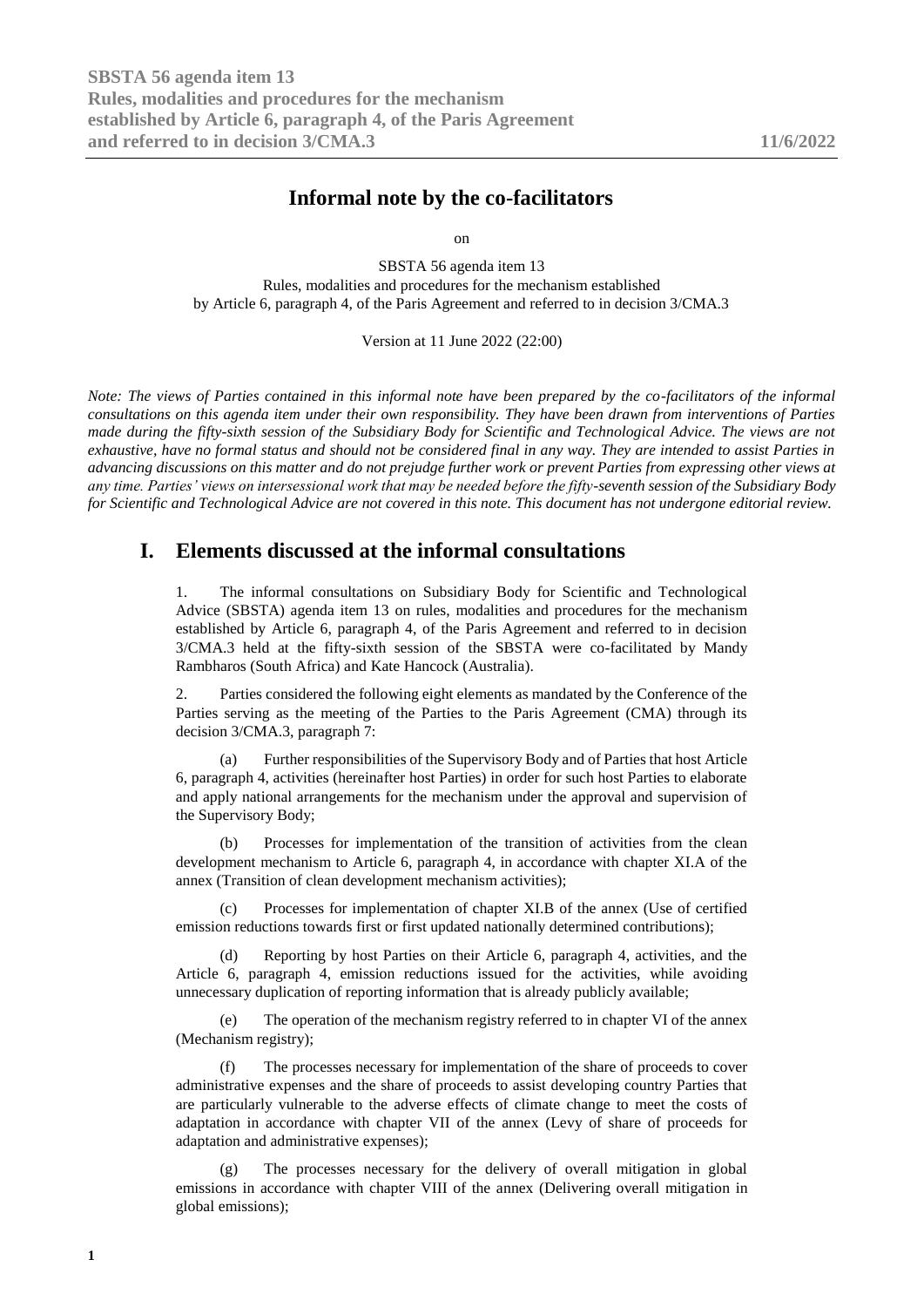(h) The consideration of whether activities could include emissions avoidance and conservation enhancement activities.

3. The following sections lists views of Parties on each element provided during the fifty-sixth session of the SBSTA, in the order of consideration at the session, noting that this is a non-exhaustive list, and Parties may provide additional views in the future sessions of the SBSTA.

# **II. Views of Parties provided at the informal consultations**

## **A. Share of proceeds**

- 4. Regarding the share of proceeds to cover administrative expenses (SOP admin):
	- It can be built on the model implemented under the clean development mechanism (CDM);
	- It is to be charged at registration of activities and at issuance of Article 6, paragraph 4, emission reductions (A6.4ERs);
	- At issuance, it is to be linked to the amount A6.4ERs being issued;
	- A principle is to be set by the CMA, while levels are to be decided by the Supervisory Body.

5. Regarding the share of proceeds to assist developing country Parties that are particularly vulnerable to the adverse effects of climate change to meet the costs of adaptation (SOP adaptation):

- A6.4ERs levied for SOP adaptation transferred to the Adaptation Fund may be recorded for each activity in case the status of the activity changes in the future;
- How A6.4ERs levied for SOP adaptation will move needs consideration;
- Guidelines for monetizing collected A6.4ERs levied for SOP adaptation and specific account for those A6.4ERs is needed (e.g. price triggers, minimum volume, timing);
- How to implement corresponding adjustment to the 5 per cent levied for SOP adaptation (as well as to A6.4ERs cancelled for overall mitigation in global emissions) needs addressing;
- The fee charged at registration or at issuance should cover both SOP admin and SOP adaptation, while needing to determine the proportion of SOP adaptation in the fee (e.g. 20 or 30 per cent);
- It can start with the CDM model with the allocation between SOP admin and SOP adaptation;
- A periodic contribution from the remaining funds received from the share of proceeds for administrative expenses is to be made based on reviews conducted every three or five years;
- A periodic contribution from the remaining funds received from the share of proceeds for administrative expenses is to be made based on biannual reviews of the remaining funds;
- A periodic contribution from the remaining funds received from the share of proceeds for administrative expenses is to be aligned with the review of the implementation of the share of proceeds that is to be conducted by the Supervisory Body in accordance with decision 3/CMA.3, paragraph 8 (i.e. no later than 2026 and every five years thereafter);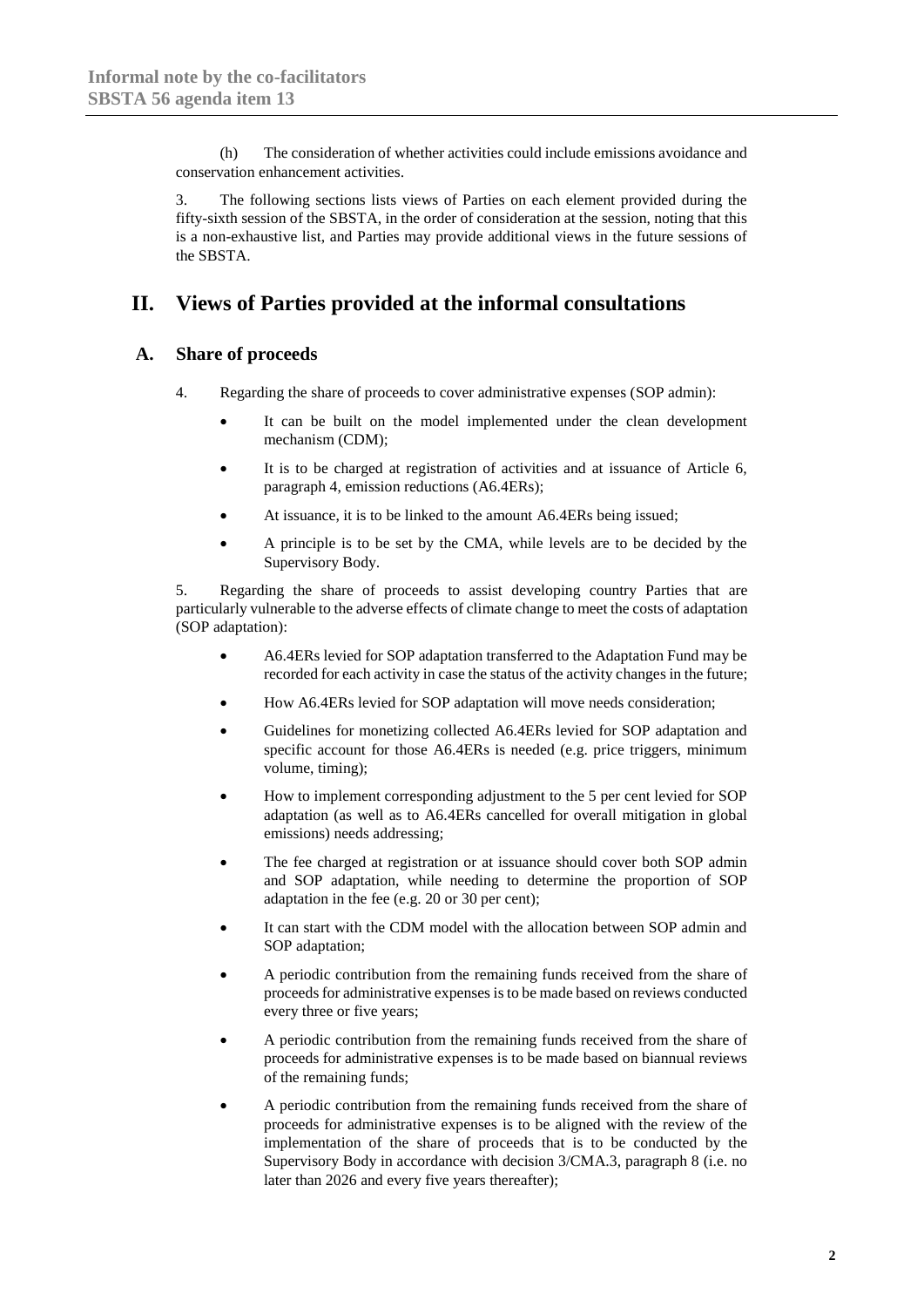- Sufficient period of time is needed for the mechanism established by Article 6, paragraph 4, (the 6.4 mechanism) becomes self-financing so that the status of the remaining funds is to be reviewed for a periodic contribution from the remaining funds received from the share of proceeds for administrative expenses.
- 6. Regarding overarching issues on the share of proceeds:
	- Learning from the experience under the CDM may be useful;
	- Roles of the SBSTA and the Supervisory Body need to be differentiated and division of labour needs to be maintained to avoid duplication;
	- It is useful to clarify how the process will work in practice (e.g. how to deduct A6.4ERs for SOP adaptation).

## **B. Overall mitigation in global emissions**

- 7. Regarding the processes to effect overall mitigation in global emissions (OMGE):
	- OMGE applies to both authorized and unauthorized A6.4ERs;
	- Application of corresponding adjustment to A6.4ERs cancelled for OMGE depends on whether the underlying issued A6.4ERs are authorized for use towards NDCs or other international mitigation purposes;
	- If the first transfer is the trigger of corresponding adjustment, corresponding adjustment is not applicable to OMGE:
	- Process to implement corresponding adjustment needs elaboration (e.g. holding account and tracking of such A6.4ERs, relation to host Party's authorization);
	- Process for activity participants to request for more than 2 per cent for OMGE can be considered;
	- Additional OMGE over 2 per cent may be effected through voluntary cancellation for the purpose of OMGE as provided for in decision 3/CMA.3, annex, paragraph 70;
	- OMGE is to be applied to certified emission reductions (CERs) that are transferred to the mechanism registry for use for the first and first updated nationally determined contributions (NDCs);
	- The Supervisory Body may be requested to annually report the amount of A6.4ERs cancelled for OMGE.

## **C. Transition of CDM activities to the 6.4 mechanism**

- 8. Regarding principles:
	- Clarity is needed on the transition process to assist the expedited operationalization of the 6.4 mechanism;
	- The transition process is to facilitate streamlined, simplified, quick and smooth transition of activities;
	- The rules, modalities and procedures for the 6.4 mechanism (RMP) apply to the transitioned activities, including corresponding adjustment;
	- Clarity is needed as to which rules of the RMP apply and which rules do not apply to the activities that transition;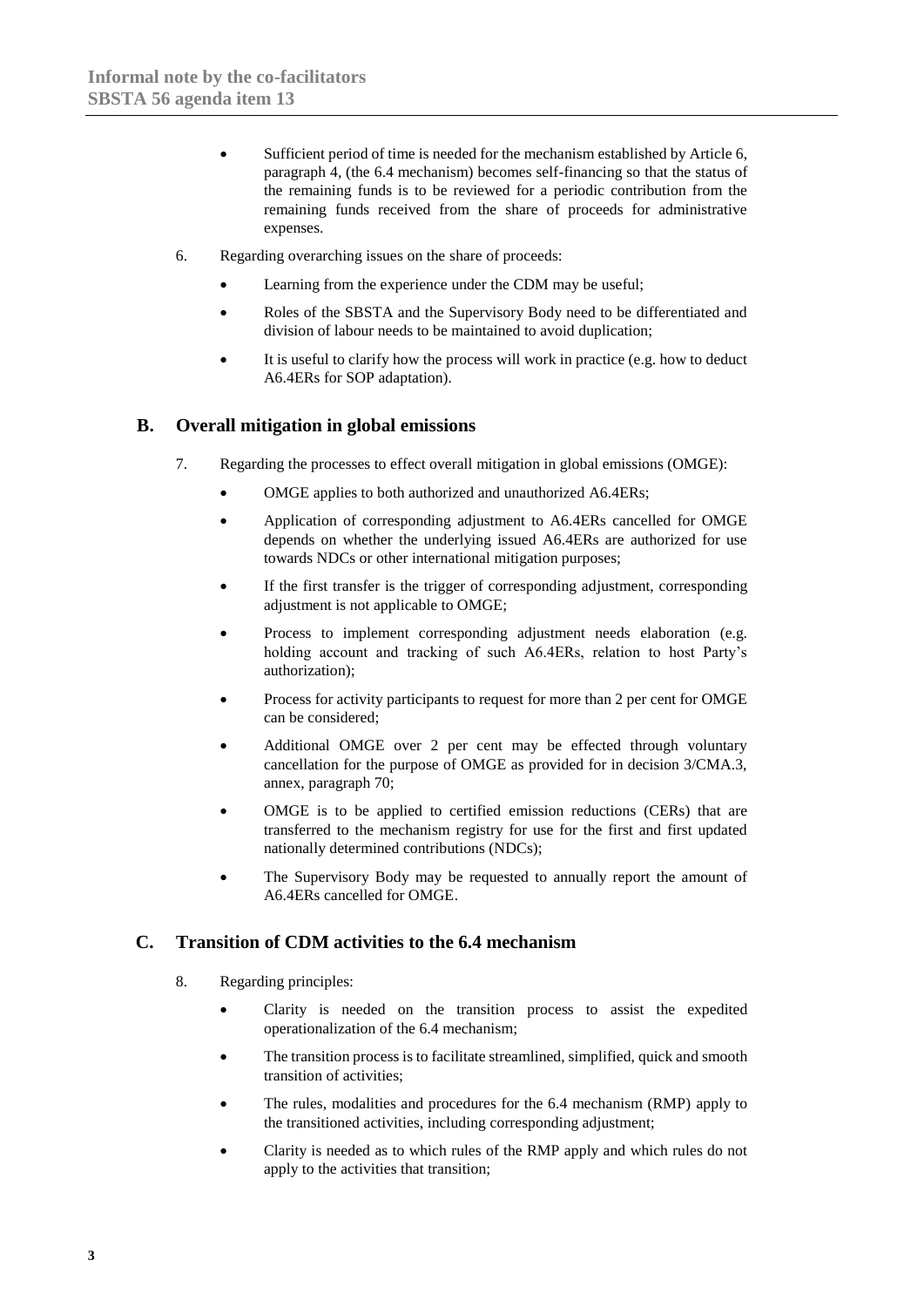- Environmental integrity and ambition need to be in the forefront of operationalizing Article 6.4;
- Transitioning of activities is to assist NDC enhancement processes;
- The work of the SBSTA and the Supervisory Body is to be conducted in tandem.
- 9. Regarding the process for transition of activities:
	- Transitioned activities may, but are not required to, continue to apply CDM methodologies until the renewal of the current crediting period, therefore clarity is needed for situations where Parties that do not wish to apply existing CDM methodologies for transitioned activities;
	- Clarity is needed on the length of the crediting period of transitioned activities, including the crediting period of the provisional cases under the temporary measures operated by the CDM Executive Board;
	- No additional rules and requirements are needed regarding crediting period for transitioned activities;
	- Clarity is needed on the processes and timeline for submission by project participants of transition requests, approval of such requests by host Parties and actions by the Supervisory Body and the CDM Executive Board upon receipt of requests, including deregistration of the activity from the CDM, public availability of host Party approval and Supervisory Body acceptance, identification of when the application of the CDM methodology will cease;
	- A transition request template or form is to be developed by the Supervisory Body;
	- Clarity is needed on how to address the difference in the rates of SOP adaptation between the CDM and the 6.4 mechanism (2% versus 5%) and whether OMGE applies to transitioned activities;
	- Requirements are to be relaxed for projects requesting transition, e.g. no revalidation, flexibility on deadlines for submissions of transition requests or host Party approvals;
	- Validation and oversight by DOE to transitioning activities needs consideration;
	- No specific requirements or process are needed for the provisional cases;
	- The Supervisory Body is to confirm deregistration of the CDM activity before registering under the 6.4 mechanism;
	- Deregistration of the CDM activity is only to be taken after the transition of the activity is completed;
	- Approval and authorization by the host Party may include conditions on crediting period, methodologies and issuance of A6.4ERs for a portion of emission reductions;
	- More clarity is needed on the workflow to give project participants more certainty;
	- A simplified approval letter of host Parties is to be considered, e.g. a single letter covering multiple activities;
	- Assessment could be automated for new checks on limited elements;
	- Clarity is needed on how the SOP admin already paid at registration under the CDM is dealt with for transitioning activities.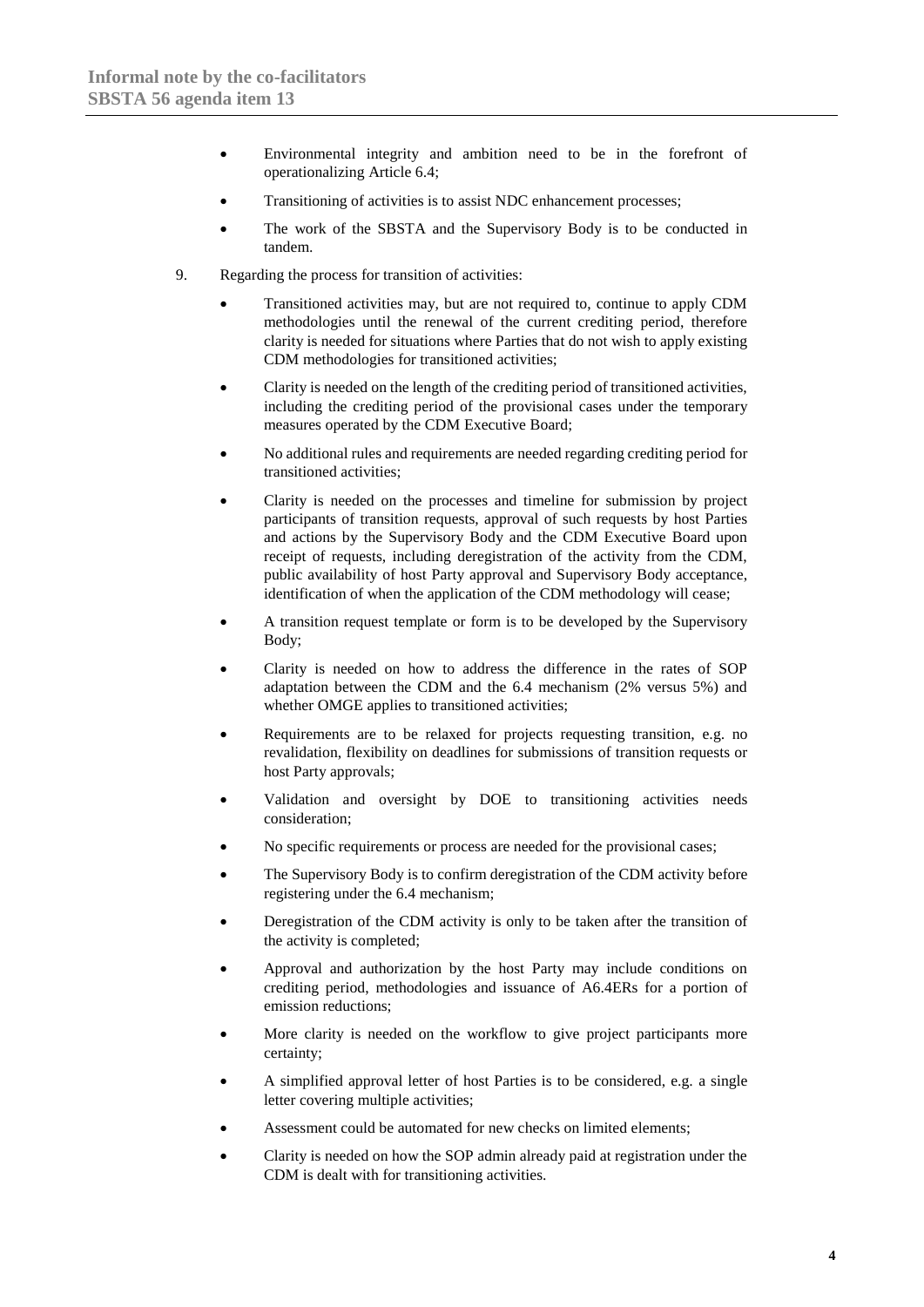10. Regarding an expedited transition process for small-scale CDM project activities and CDM programmes of activities:

- Clarity is needed on the meaning of an expedited transition process and what processes could be expedited (e.g. validation of methodologies, verification);
- Expedited process could mean skipping the line upon communication of approval by the host Party;
- Priority is to be given to recently registered small-scale activities as well as activities that avoid locking in levels of emissions, technologies and carbon intensive practices.

#### **D. Reporting by host Parties on 6.4 activities and A6.4ERs issued for them**

- 11. General views:
	- Transparency is the bedrock of a well-functioning market mechanism and reporting requirement form a key element of transparency;
	- This element is not about renegotiating the role of Article 6.2 guidance in the 6.4 mechanism's implementation for Parties that authorize the use of and account for ITMOs in respect of A6.4ERs.
- 12. Regarding avoiding duplication of reporting information:
	- The focus is to be on what adds value to the transparency of the system and not to impose additional and duplicating reporting requirements;
	- Under the 6.4 mechanism, relevant information is highly centralized, therefore clarity is needed on what is relevant information for reporting by Parties;
	- More requirements in addition to already comprehensive reporting requirements are not needed;
	- Unnecessary duplication of reporting requirements is to be avoided in order not to overburden Parties, considering the capacity of host countries;
	- Public information is to be available on 6.4 activities and A6.4ERs issued for those activities, also there are requirements under 6.2 regarding the information that DNAs will have to provide when approving activities and issuing A6.4ERs to be used as ITMOs.
- 13. Regarding the linkages with the 6.2 reporting and Article 6 database:
	- Simplified process for reporting of 6.4 activities is needed if they are subject to reporting under 6.2;
	- 6.4 and 6.2 reporting cannot be identical, therefore the focus is to capture corresponding adjustment;
	- Applying entire 6.2 reporting burden for 6.4 activities and A6.4ERs is to be avoided;
	- There are not many overlaps in 6.2 and 6.4 reporting, as 6.4 reporting is on the activity level information, whereas 6.2 reporting is on the Party-level information;
	- When a Party authorises A6.4ERs for use towards achievement of NDCs and/or for other international mitigation purposes, this triggers 6.2 reporting requirements and 6.2 guidance will be applied;
	- Reporting by host Parties under the 6.4 mechanism needs to be consistent with the 6.2 reporting guidance;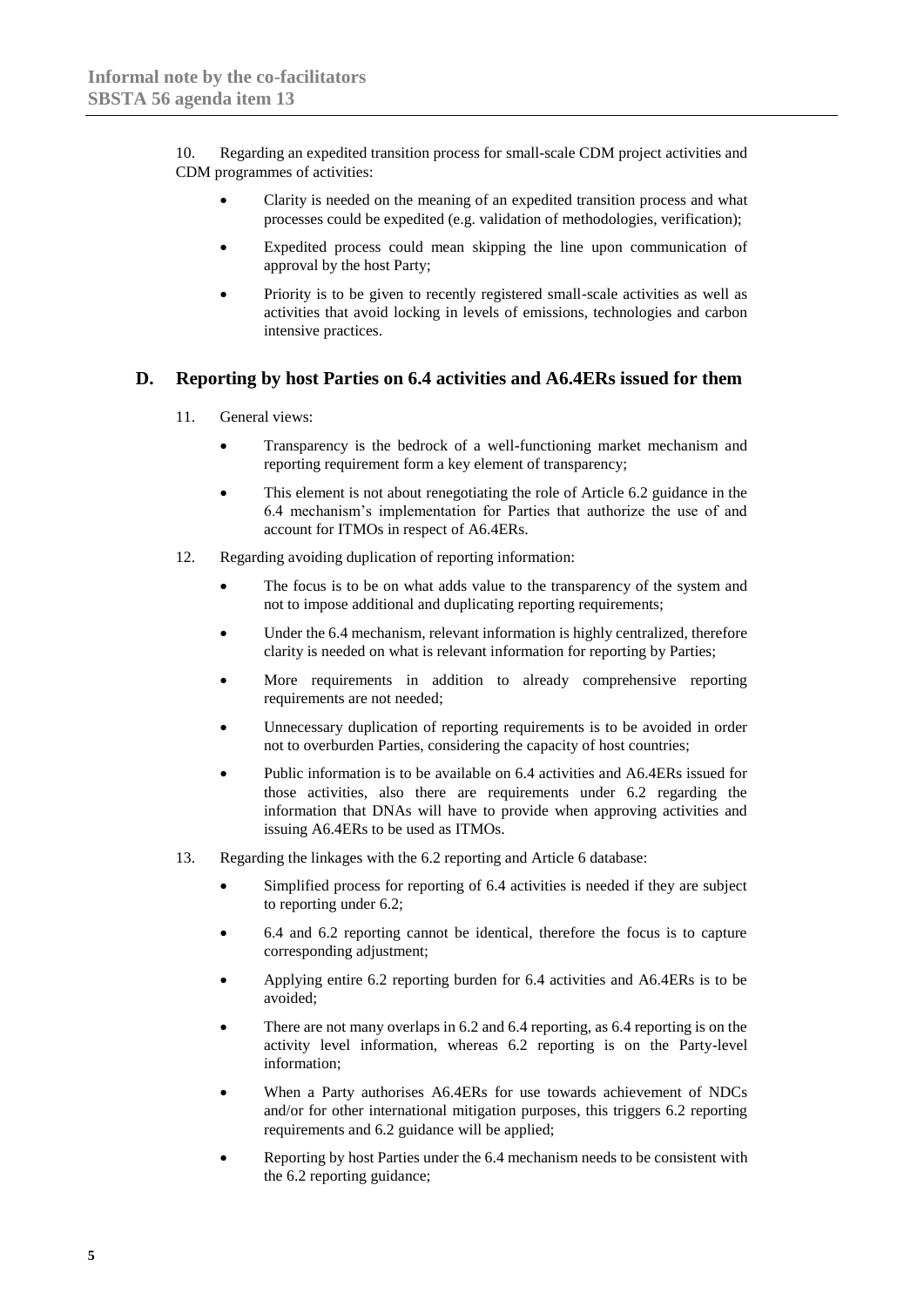- There is no exemption in 6.2 guidance on reporting of A6.4ERs when authorized as ITMOs;
- Information in the Article 6 database and the Centralized Accounting and Reporting Platform (CARP) is to be detailed and easy to understand on 6.4 activities;
- Detailed quantitative information is to be reported and collected through the mechanism registry, which should be connected to the Article 6 database;
- Annual report to the CMA on the activities under the chapter on recording and tracking of 6.2 guidance is to clearly show quantitative information on the SOP adaptation and mandatory cancellation of A6.4ERs to deliver OMGE and quantitative information on the contribution of resources for adaptation and cancellation of ITMOs to deliver OMGE.
- 14. Regarding indication by host Parties for participating in the 6.4 mechanism:
	- Clarity is needed on what 'indicate' means in the context of reporting;
	- Host Party are to submit an initial report containing the items of information included in paragraphs 26 and 27 of the RMP;
	- Some of the sections in the initial report could be reported by the host Party and some part could be provided by the Supervisory Body;
	- Identification of any further information in the initial report by the host Party is needed.
- 15. Regarding reporting by host Party pursuant to 6.4 rules:
	- The format of the report such as form, template is to be defined;
	- The report could only focus on the corresponding adjustment related to A6.4ERs;
	- Host Party could provide a report with a summary of its participation in the 6.4 mechanism (e.g. number of activities, emission reduction potential of the activities);
	- Reporting of 6.4 activities and A6.4ERs issued will fall under the governance of the Supervisory Body;
	- Qualitative and quantitative information could help facilitate efficient reporting of host Parties applying 6.2 guidance in respect of their 6.4 activities;
	- In case quantitative information on 6.4 activities is generated and reported, the link of 6.4 reporting to the international registry could be developed by the secretariat or the Supervisory Body;
	- The Supervisory Body or the secretariat could develop pre-filled/standardized responses as a starting point for Parties to report;
	- Timing for indication of elements in paragraph 26 of the RMP as participation requirements of host Parties, the necessity for a template for such indication, and how to update them, as well as the same for optional national arrangements as per paragraph 27 of the RMP, and their public availability, may need to be determined.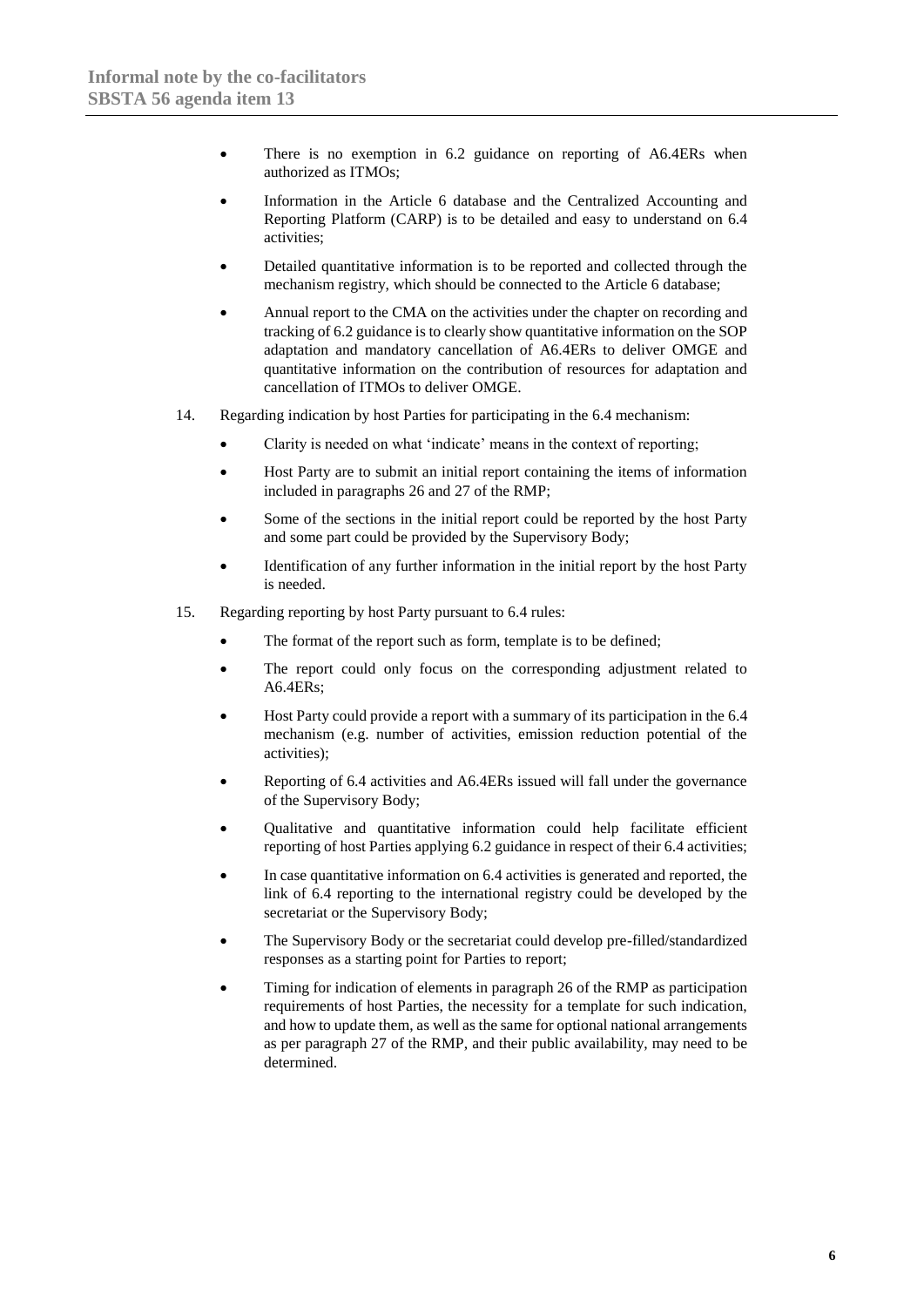## **E. The mechanism registry**

- 16. Regarding the operation of the mechanism registry:
	- The focus of consideration by the SBSTA should be on new elements compared to the CDM registry, for example, how to connect the mechanism registry with the 6.2 registries;
	- The mandate to the SBSTA is about the operation of the mechanism registry, therefore designing of the mechanism registry is to be mandated to the Supervisory Body, which should be based on the best practice;
	- Clarity is needed on the division of labour between the SBSTA and the Supervisory Body;
	- It needs to build on, and learn from the experience in, the CDM registry and other existing registries;
	- Significant difference from the CDM registry includes functions for SOP adaptation and OMGE;
	- There is a need for an international registry to be up and running as the mechanism registry should connect to it;
	- It has links to national or international registries for cooperative approaches under Article 6, paragraph 2 (6.2 registries) and the CDM registry, therefore needs to be considered under an overall programme covering all these registries as an integrated infrastructure;
	- It may be a single registry system with optional links to national registries without necessitating holding and transfer of units across registries;
	- It can learn from the best practice of ICAO-CORSIA;
	- What is the best practice is to be determined by the SBSTA/CMA;
	- Technical standards and compatibility with linked registries need to be considered;
	- Maintaining the information on activities and issuing identifiers of A6.4ERs will be among the required functions of the mechanism registry;
	- The mechanism registry does not deal with trading of units;
	- The mechanism registry is to identify the vintage of mitigation for each A6.4ER;
	- The mechanism registry does not need to contain accounts of participating Parties, while needing accounts relating to SOP adaptation and OMGE;
	- Where to compile Parties' information needs to be considered;
	- The RMP already defines account types to be contained in the mechanism registry, hence what is needed to consider is how they function;
	- What need to be decided include: serial number rules for A6.4ERs; security measures; auditing procedure; and public availability of information contained in the mechanism registry;
	- Procedure to issue and cancel A6.4ERs can draw on experience under the CDM;
	- Cancellation of A6.4ERs for OMGE and deduction and transfer A6.4ERs for SOP adaptation are clearly required functions of the mechanism registry;
	- The mechanism registry can learn from the process for voluntary cancellation in the CDM registry.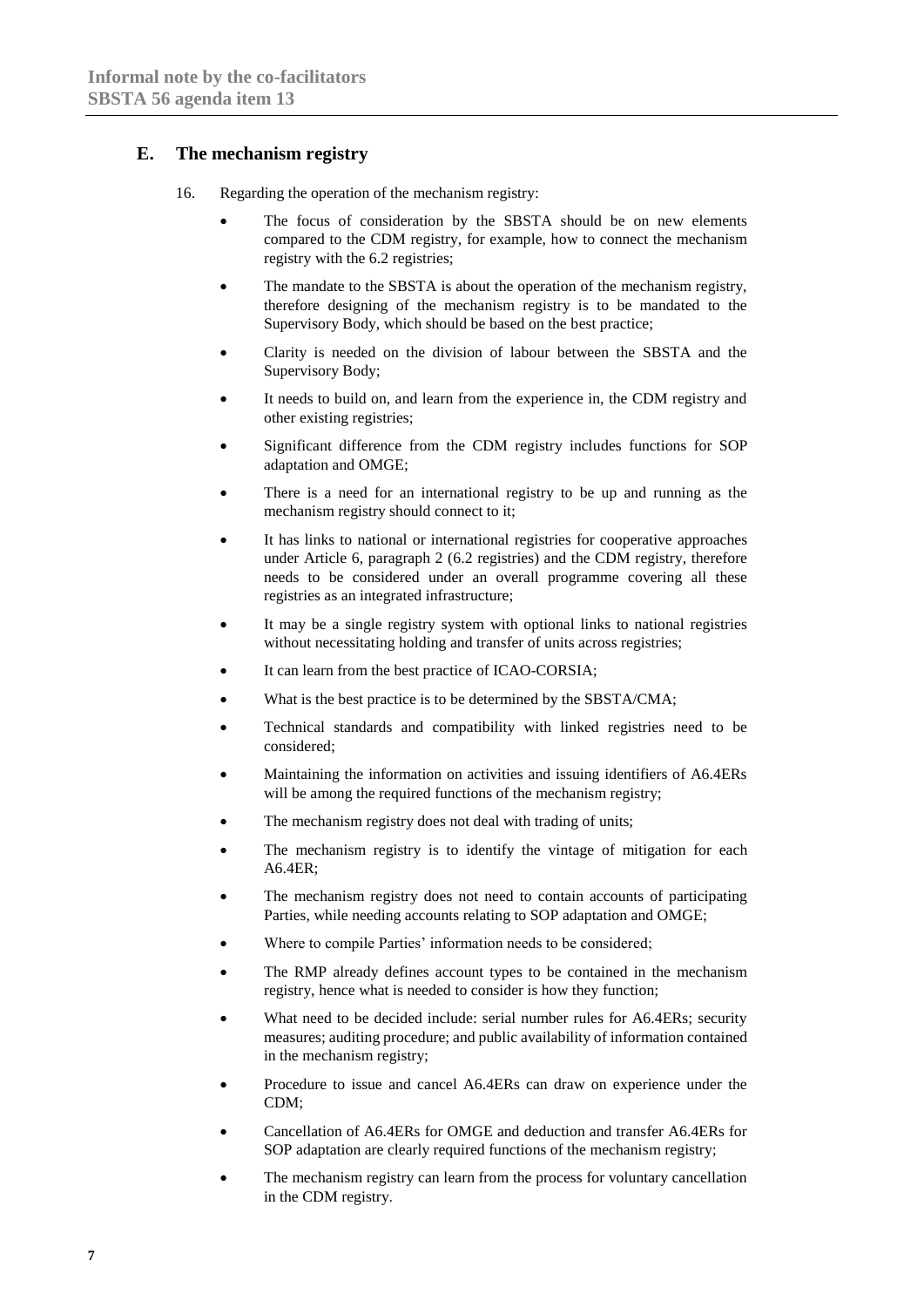## **F. National arrangements**

17. Regarding further responsibilities of the Supervisory Body and of host Parties of 6.4 activities in order for host Parties to elaborate and apply national arrangements:

- It might be premature to consider this element before the centralized system supervised by the Supervisory Body is established;
- Operationalization of the 6.4 mechanism needs to be prioritized;
- It needs to be addressed under the capacity building programme so that host Parties can be ready for applying national arrangements, by starting with a pilot programme;
- It needs to be taken into account that different Parties have different starting points in particular developing country Parties.

#### **G. Emission avoidance and conservation enhancement activities**

- 18. Regarding the definitions and concepts:
	- Clarity is needed on the concept of avoidance and conservation enhancement as they are not officially defined under UNFCCC or IPCC;
	- Clarity is needed on why the term "avoidance" is needed;
	- Clarity is needed on the issue of permanence;
	- Emission avoidance includes emissions that are displaced or avoided through non-greenhouse gas emitting technologies or avoided emissions from planned fossil fuel-based projects/facilities for energy generation, transport, industries or land-use change from forest to agriculture;
	- Emission avoidance does not include emission reductions or removals activities (e.g. transition to renewable energy, REDD+) which are defined as mitigation activities under IPCC.

19. Regarding the eligibility of emission avoidance and conservation enhancement activities:

- It is important to include emission avoidance as eligible activities;
- Such activities may wish to undergo the 6.4 mechanism, as their specific cases may be accommodated.
- 20. Regarding the future work:
	- This work is not required for operationalization of the mechanism and therefore not a priority;
	- The secretariat may review available literature, and CDM or other methodologies on what emission avoidance may include;
	- The Supervisory Body may consider how avoidance activities can be accommodated in the context of the work on methodologies.

## **H. Use of CERs towards the first or first updated NDCs**

21. Regarding the use of certified emission reductions (CERs) towards the first or first updated nationally determined contributions (NDCs):

• According to the mandate only procedural aspects are left to consider (mechanics – movement and tagging);